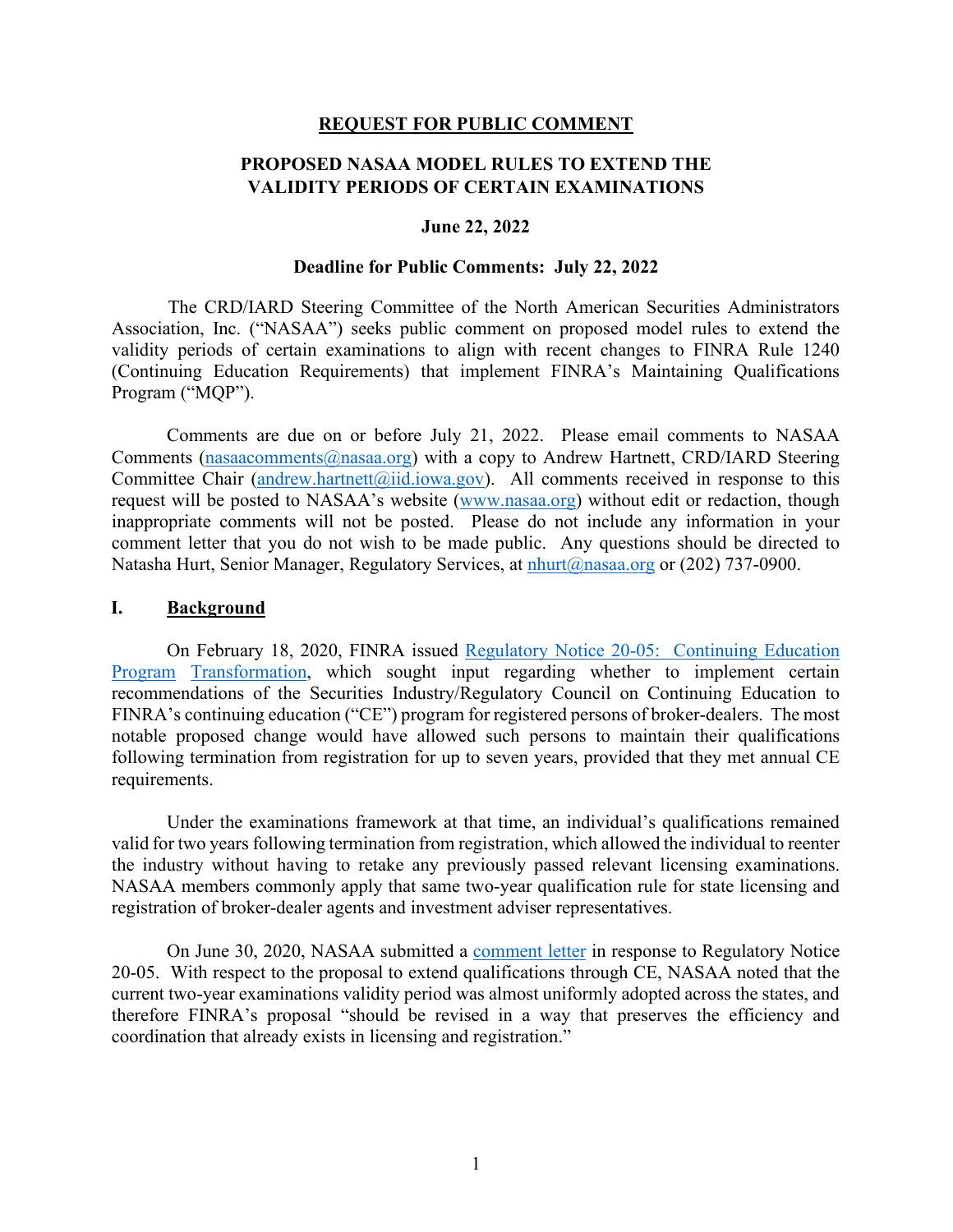However, NASAA recognized that this portion of the recommendation stemmed from a desire to alleviate burdens on individuals having to requalify after leaving the industry because of life events, career changes or business reorganizations. NASAA agreed that the desire to structure a CE program that can help accommodate life's challenges is a laudable goal worthy of consideration. Accordingly, the comment letter concluded by stating that "NASAA is therefore committed to working with our membership to determine whether a consensus exists or can be reached among the states for an appropriate timeframe for requalification without examination for applicants who meet certain CE requirements."

FINRA submitted [SR-FINRA-2021-015, Notice of Filing of a Proposed Rule Change to](https://www.finra.org/rules-guidance/rule-filings/sr-finra-2021-015)  [Amend](https://www.finra.org/rules-guidance/rule-filings/sr-finra-2021-015) [FINRA Rules 1210 \(Registration Requirements\) and 1240 \(Continuing Education](https://www.finra.org/rules-guidance/rule-filings/sr-finra-2021-015) [Requirements\),](https://www.finra.org/rules-guidance/rule-filings/sr-finra-2021-015) to the Securities and Exchange Commission ("SEC") on June 3, 2021. Primarily, the proposal sought to amend the Regulatory Element of CE to require completion of the requirements annually rather than every three years, and to allow individuals who terminate their registrations to maintain their qualifications by completing CE. Instead of the seven-year maintenance period proposed in Regulatory Notice 20-05, SR-FINRA-2021-015 proposed to allow individuals to have up to five years to reregister after termination of registration, upon meeting certain conditions. NASAA submitted a [comment letter](https://www.nasaa.org/wp-content/uploads/2021/07/NASAA_Comment_Letter_SR_FINRA_2021_015.pdf) in response to the proposed rule change on July 14, 2021, in which NASAA stated that it could support the five-year maintenance period and indicated that it would work with members to facilitate changes to state licensing and registration procedures where needed. However, NASAA also requested that FINRA introduce corresponding enhancements into the CRD framework to support the efficient handling of state registrations during the transition of regulations and for those states that may not adopt the expanded five-year period. The SEC approved FINRA's proposal on September 21, 2021.

## **II. FINRA's Continuing Education Rule and Maintaining Qualifications Program**

On November 18, 2021, FINRA issued [Regulatory Notice 21-41,](https://www.finra.org/rules-guidance/notices/21-41) regarding amendments to FINRA Rules 1210 (Registration Requirements) and 1240 (Continuing Education Requirements), including the launch of the MQP as well as certain other changes from Regulatory Notice 20-05, such as adoption of an annual Regulatory Element requirement and modifications to the Firm Element requirement. The changes to Rules 1210 and 1240 allow eligible individuals who terminate their registrations the option to maintain their qualifications by completing annual CE through FINRA's MQP, as well as require registered persons to complete the Regulatory Element of CE annually for each registration category they hold.

As of March 15, 2022, eligible individuals have the option to maintain their qualifications beyond the current two-year qualification period by completing annual CE through the MQP. Participation in the MQP allows individuals to maintain their qualifications for a maximum of five years following termination of registration. FINRA's Regulatory Notice 21-41 describes the conditions for eligibility and participation in the MQP.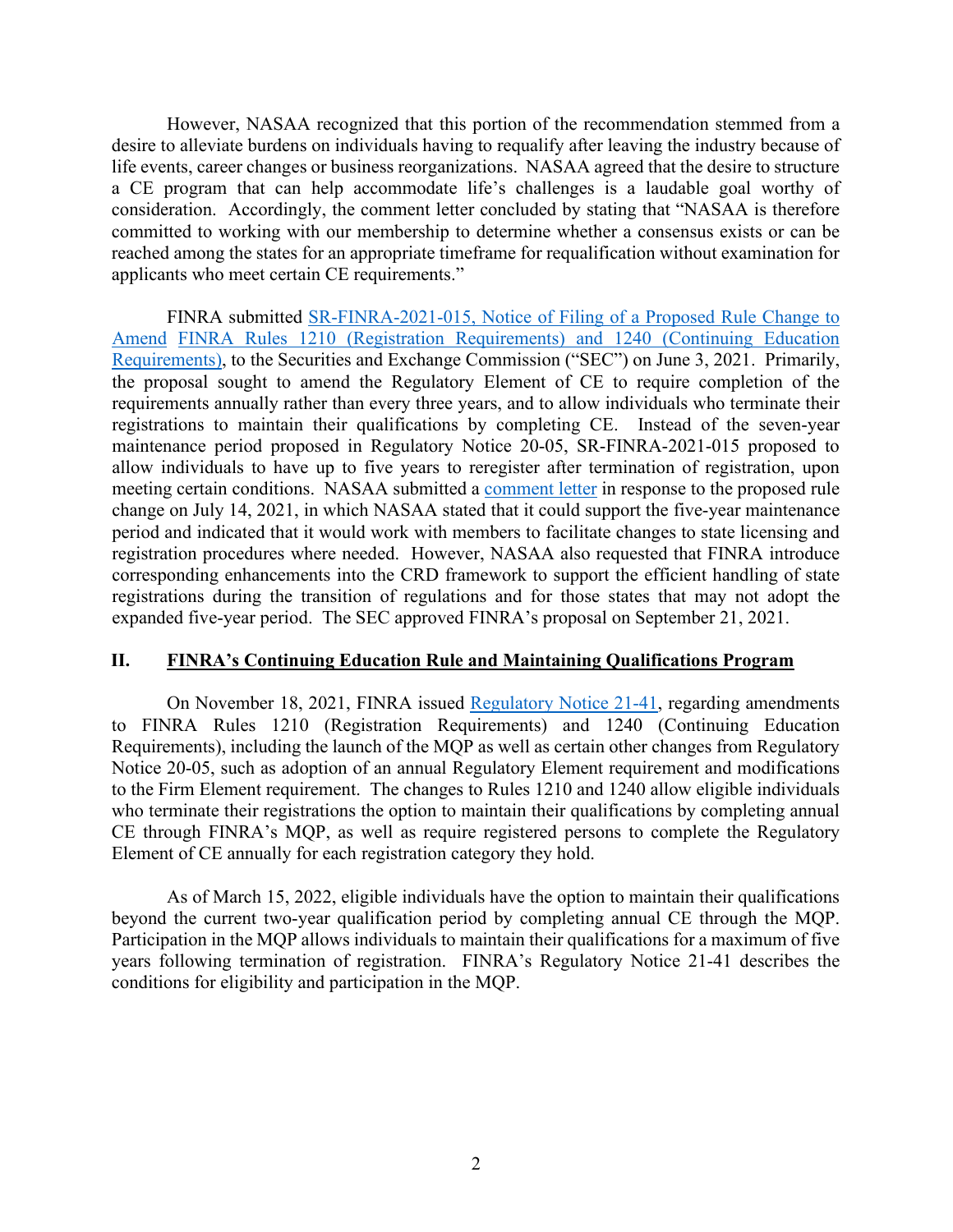### **III. NASAA's Proposed Exam Validity Framework**

The proposed model rules – entitled *"Examination Requirements for Broker-Dealer Agents"* and *"Examination Requirements for Investment Adviser Representatives"* – are attached.

Each begins with the general rule that an applicant to become a broker-dealer agent ("BDA") or an investment adviser representative ("IAR") must pass certain examinations within two years of the date of application for registration unless one of two exceptions applies.

In the *Examination Requirements for Broker-Dealer Agents* model rule, exceptions would be made for BDA applicants who either (i) were registered within two years of the date of application, or (ii) have not been registered in any state for more than two years, but less than five years, if such applicants have complied with the requirements of the MQP, and have opted into NASAA's Exam Validity Extension Program ("EVEP"), which would be created in conjunction with membership approval of the model rule for state adoption.

Because the MQP pertains only to BDA registrations, each model rule would explain the limits of MQP compliance on state license registrations. The BDA model rule would state that successful participation "shall not extend the Series 66/ Uniform Combined State Law Examination for purposes of investment adviser representative registration," and the IAR model rule – *Examination Requirements for Investment Adviser Representatives* – would state that "shall not extend the Series 65/ Uniform Investment Adviser Law Examination … or the Series 66/ Uniform Combined State Law Examination for purposes of investment adviser representative registration." For clarity, although participation in the MQP and NASAA's EVEP does not extend the Series 66 for investment adviser representative registration, it would extend the validity of the Series 66 for BDA registration.

We note that any state IAR exam validity extensions would need to be the subject of a separate model rule effort, which is currently under consideration.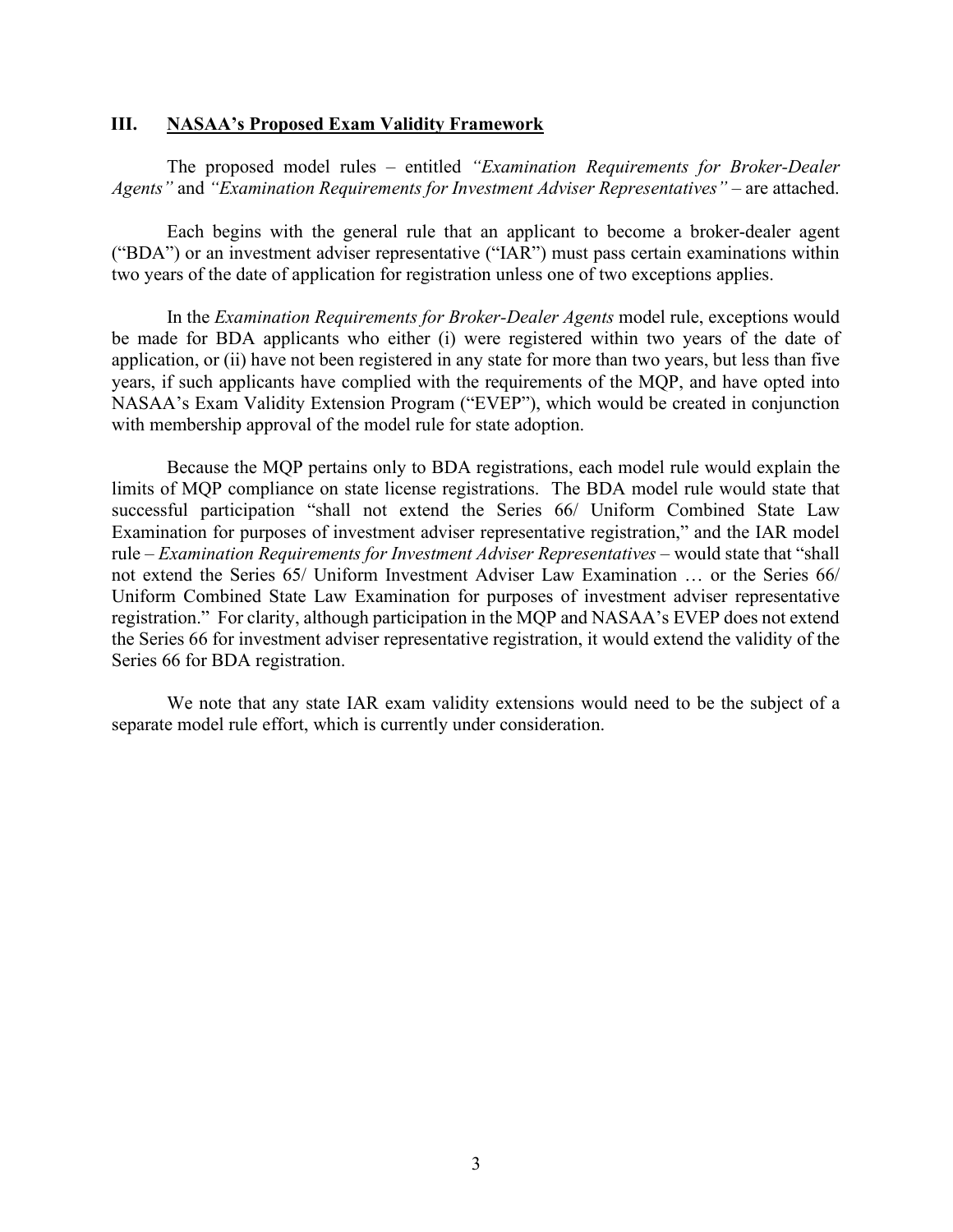# **PROPOSED NASAA MODEL RULES TO EXTEND THE VALIDITY PERIOD OF CERTAIN EXAMINATIONS**

## **Examination Requirements for Broker-Dealer Agents**

- 1. Every applicant for registration as an agent of a broker-dealer shall, unless covered by section 2 or 3[ or otherwise waived by the Administrator], have passed, within two years of the date of application:
	- a. the Series 63/Uniform Securities Agent State Law Examination ("Series 63 Examination") or the Series 66/Uniform Combined State Law Examination ("Series 66 Examination"); and
	- b. all relevant examinations required by the Financial Industry Regulatory Authority and accepted by [Jurisdiction].
- 2. Any individual who has been registered as an agent in any state within two years from the date of filing an application for registration shall not be required to retake the examinations in Section 1 to be eligible for registration.
- 3. Any individual who is not registered as an agent in any state for a period of between two and five years, who has elected to participate in the FINRA Maintaining Qualifications Program pursuant to FINRA Rule 1240(c), and whose appropriate FINRA qualifying examinations remain valid pursuant to effective participation in the MQP program shall be deemed in compliance with the examination requirements of Section 1(a) as long as the individual elects to participate in the NASAA Examination Validity Extension Program within two years of agent registration termination.
- 4. Any individual who has not been registered as an agent in any state for a period of between two and five years, who has elected to participate in the FINRA Maintaining Qualifications Program pursuant to FINRA Rule 1240(c), and whose appropriate FINRA qualifying examinations remain valid pursuant to effective participation in the FINRA Maintaining Qualifications Program shall be deemed in compliance with the examination requirements of Section 1(b).
- 5. Successful participation in the FINRA Maintaining Qualifications Program shall not extend the Series 66/Uniform Combined State Law Examination for purposes of investment adviser representative registration.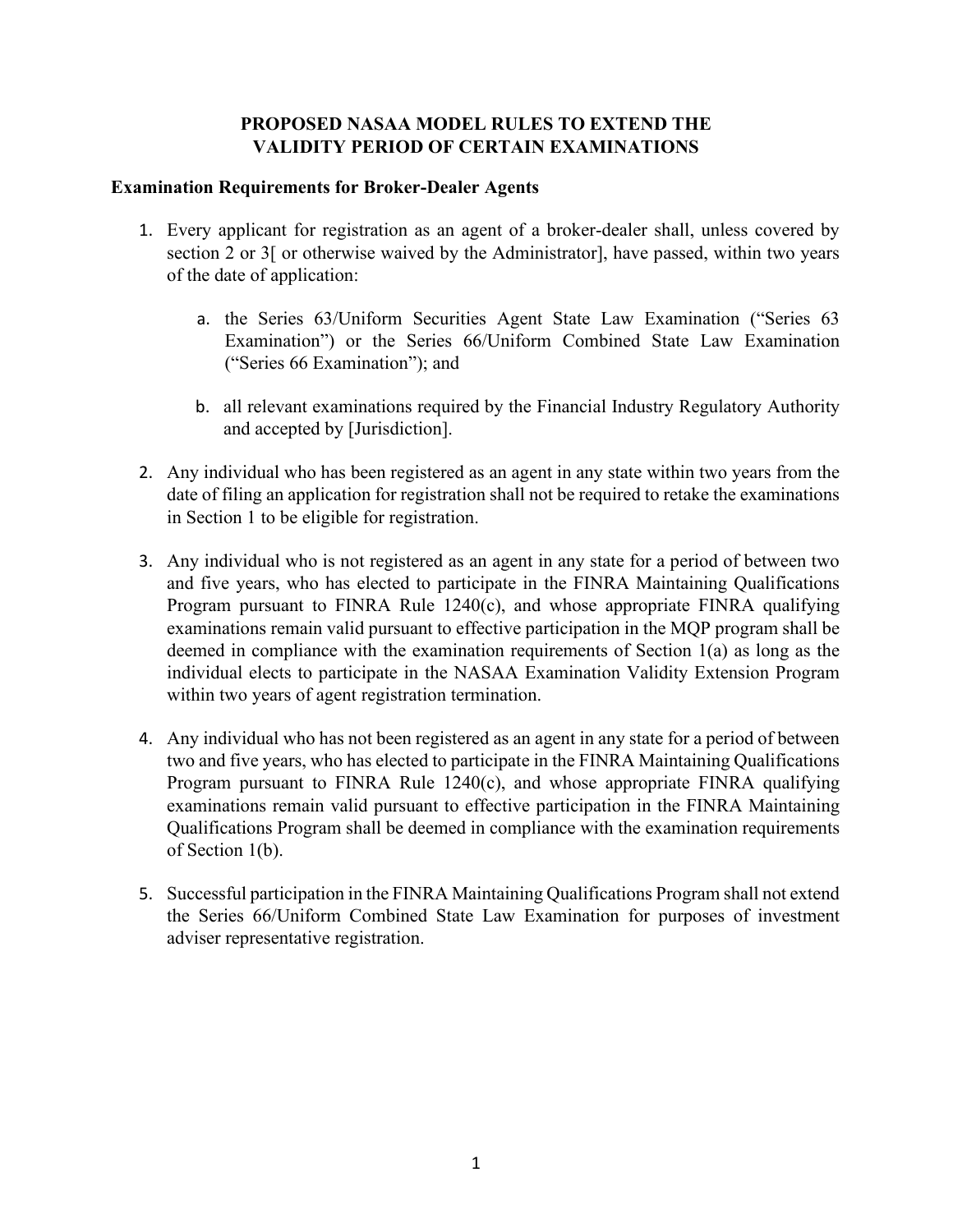## **Examination Requirements for Investment Adviser Representatives**

- 1. Every applicant for registration as an investment adviser representative shall, unless covered by section 2 or 3[ or otherwise waived by the Administrator], have passed:
	- a. the Series 65/Uniform Investment Adviser Law Examination ("Series 65 Examination") within two years of the date of application; or
	- b. the Series 66/Uniform Combined State Law Examination ("Series 66 Examination") and the FINRA Series 7/General Securities Representative Examination within two years of the date of application; and
	- c. the Securities Industry Essential Examination within four years of the date of application.
- 2. Compliance with Section 1 is waived if the applicant has been awarded any of the following designations and at the time of filing an application is current and in good standing:
	- a. Certified Financial Planner ("CFP") awarded by the Certified Financial Planners Board of Standards;
	- b. Chartered Financial Consultant ("ChFC") or Masters of Science and Financial Services ("MSFS") awarded by the American College, Bryn Mawr, Pennsylvania;
	- c. Chartered Financial Analyst ("CFA") awarded by the Institute of Chartered Financial Analysts;
	- d. Personal Financial Specialist ("PFS") awarded by the American Institute of Certified Public Accountants;
	- e. Chartered Investment Counselor ("CIC") awarded by the Investment Adviser Association; or
	- f. [Any further certificates or credentials that are placed on the NASAA 65 Equivalency List, as maintained and updated by NASAA and the NASAA Exams Advisory Committee.]
- 3. Any individual who has been registered as an investment adviser representative in any state within two years from the date of filing an application for registration shall not be required to retake the examinations in Section 1 to be eligible for registration.
- 4. Any individual who is not registered as an investment adviser representative in any state a period of between two and five years, who has elected to participate in the FINRA Maintaining Qualifications Program pursuant to FINRA Rule 1240(c), and whose appropriate FINRA qualifying examinations remain valid pursuant to effective